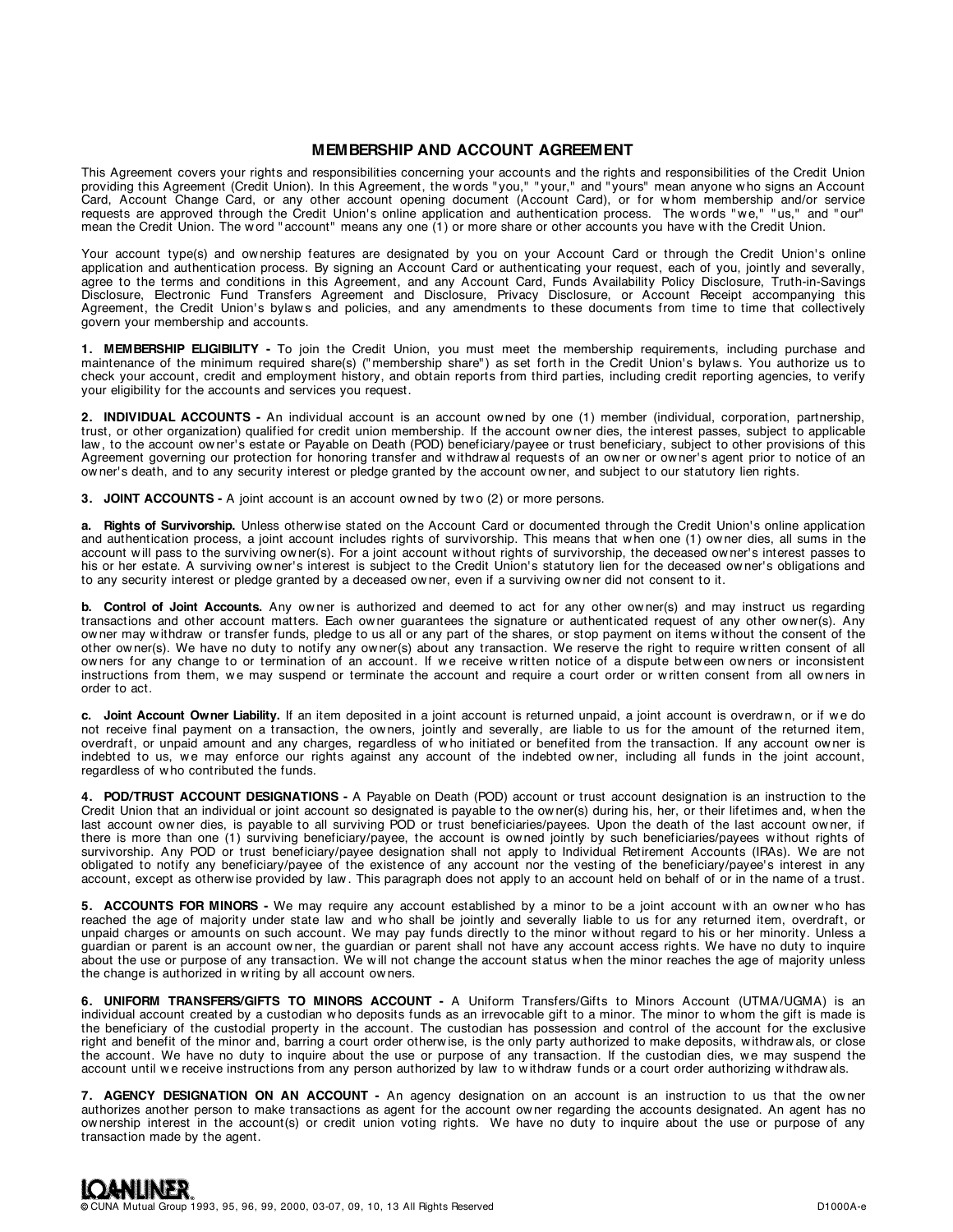**8. DEPOSIT OF FUNDS REQUIREMENTS -** Funds may be deposited to any account, in any manner approved by the Credit Union in accordance w ith the requirements set forth in the Truth-in-Savings Disclosure. Deposits made by mail, at night depositories, or at unstaffed facilities are not our responsibility until we receive them. We reserve the right to refuse or to return any deposit.

**a. Endorsements.** We may accept transfers, checks, drafts, and other items for deposit into any of your accounts if they are made payable to, or to the order of, one (1) or more account ow ners even if they are not endorsed by all payees. You authorize us to supply missing endorsements of any owners if we choose. If a check, draft, or item that is payable to two (2) or more persons is ambiguous as to whether it is payable to either or both, we may process the check, draft, or item as though it is payable to either person. If an insurance, government, or other check or draft requires an endorsement, w e may require endorsement as set forth on the item. Endorsements must be made on the back of the check or draft within  $1\frac{1}{2}$  inches of the top edge, although we may accept endorsements outside this space. How ever, any loss we incur from a delay or processing error resulting from an irregular endorsement or other markings by you or any prior endorser w ill be your responsibility.

**b.** Collection of Items. We act only as your agent and we are not responsible for handling items for deposit or collection beyond the exercise of ordinary care. We are not liable for the negligence of any correspondent or for loss in transit, and each correspondent will only be liable for its ow n negligence. We may send any item for collection. Items draw n on an institution located outside the United States are handled on a collection basis only. You waive any notice of nonpayment, dishonor, or protest regarding items we purchase or receive for credit or collection to your account. We reserve the right to pursue collection of previously dishonored items at any time, including giving a payor financial institution extra time beyond any midnight deadline limits.

**c. Restrictive Legends.** Some checks and drafts contain restrictive legends or similar limitations on the front of the item. Examples of restrictive legends include " tw o signatures required," " void after 60 days," and " not valid over \$500.00." We are not liable for payment of any check or draft contrary to a restrictive legend or other limitation contained in or on the item unless we have specifically agreed in w riting to the restriction or limitation.

d. Final Payment. All items or Automated Clearing House (ACH) transfers credited to your account are provisional until we receive final payment. If final payment is not received, we may charge your account for the amount of such items or ACH transfers and impose a return item charge on your account. Any collection fees we incur may be charged to your account. We reserve the right to refuse or return any item or funds transfer.

**e. Direct Deposits.** We may offer preauthorized deposits (e.g., payroll checks, Social Security or retirement checks, or other government checks) or preauthorized transfers from other accounts. You must authorize direct deposits or preauthorized transfers by filling out a separate form. You must notify us at least 30 days in advance to cancel or change a direct deposit or transfer option. If your account is overdraw n, you authorize us to deduct the amount your account is overdraw n from any deposit, including deposits of government payments or benefits. If w e are required to reimburse the U.S. Government for any benefit payment directly deposited into your account, we may deduct the amount returned from any of your accounts, unless prohibited by law.

**f. Crediting of Deposits.** Deposits made after the deposit cutoff time and deposits made on holidays or days other than our business days w ill be credited to your account on the next business day.

# **9. ACCOUNT ACCESS -**

**a. Authorized Signature.** Your signature on the Account Card, or authentication and approval of your account, authorizes your account access. We will not be liable for refusing to honor any item or instruction if we believe the signature is not genuine. If you have authorized the use of a facsimile signature, we may honor any check or draft that appears to bear your facsimile signature, even if it w as made by an unauthorized person. You authorize us to honor transactions initiated by a third person to w hom you have given your account information, even if you do not authorize a particular transaction.

**b.** Access Options. You may withdraw or transfer funds from your account(s) in any manner we permit (e.g., at an automated teller machine, in person, by mail, Internet access, automatic transfer, or telephone, as applicable). We may return as unpaid any check or draft drawn on a form we do not provide, and you are responsible for any loss we incur handling such a check or draft. We have the right to review and approve any form of pow er of attorney and may restrict account w ithdraw als or transfers. We may refuse to honor a pow er of attorney if our refusal is conducted in accordance w ith applicable state law .

**c. Credit Union Examination.** We may disregard any information on any check or draft other than the signature of the draw er, the amount, and any magnetic encoding. You agree that w e do not fail to exercise ordinary care in paying an item solely because our procedures do not provide for sight examination of items.

10. FUND TRANSFERS - Except as amended by this Agreement, electronic fund transfers we permit that are subject to Article 4A of the Uniform Commercial Code will be subject to such provisions of the Uniform Commercial Code as enacted by the state w here the main office of the Credit Union is located. We may execute certain requests for an electronic fund transfer by Fedwire. Fedwire transactions are subject to Federal Reserve Board Regulation J. You may order an electronic fund transfer to or from your account. We will debit your account for the amount of the electronic fund transfer and will charge your account for any fees related to the transfer. Unless we agree otherwise in writing, we reserve the right to refuse to execute any order to transfer funds to or from your account. We are not obligated to execute any order to transfer funds out of your account if the amount of the requested transfer plus applicable fees exceeds the available funds in your account. We are not liable for errors, delays, interruptions, or transmission failures caused by third parties or circumstances beyond our control, including mechanical, electronic, or equipment failure. We w ill not provide you w ith next day notice of ACH transfers, w ire transfers, and other electronic payments credited to your account. You w ill receive notice of such credits on your account statements. You may contact us to determine whether a payment has been received. If we fail to properly execute a payment order, and such action results in a delay in payment to you, we will pay you dividends or interest for the period of delay as required by applicable law. The dividends or interest paid to you will be based on the low est nominal dividend or interest rate we were paying on any account during that period. Payment orders we accept will be executed within a reasonable time of receipt but may not necessarily be executed on the date they are received. Cutoff times may apply to the receipt, execution and processing of fund transfers, payment orders, cancellations, and amendments. If a request for a fund transfer, payment order, cancellation, or amendment is received after a cutoff time, it may be treated as having been received on the next fund transfer business day. Information about any cutoff times is available upon request. From time to time, w e may need to suspend processing of a transaction for greater scrutiny or verification in accordance with applicable law, and this action may affect settlement or availability of the transaction. When you initiate a w ire transfer, you may identify the recipient and any financial institution by name and by account or identifying number. The Credit Union and any other financial institutions facilitating the transfer may rely strictly on the account or identifying number, even if the number identifies a different person or financial institution. Any account ow ner may amend or cancel a payment order, even if that person did not initiate the order. We may refuse any request to amend or cancel a payment order that we believe will expose the Credit Union to liability or loss. Any request that we accept to amend or cancel a payment order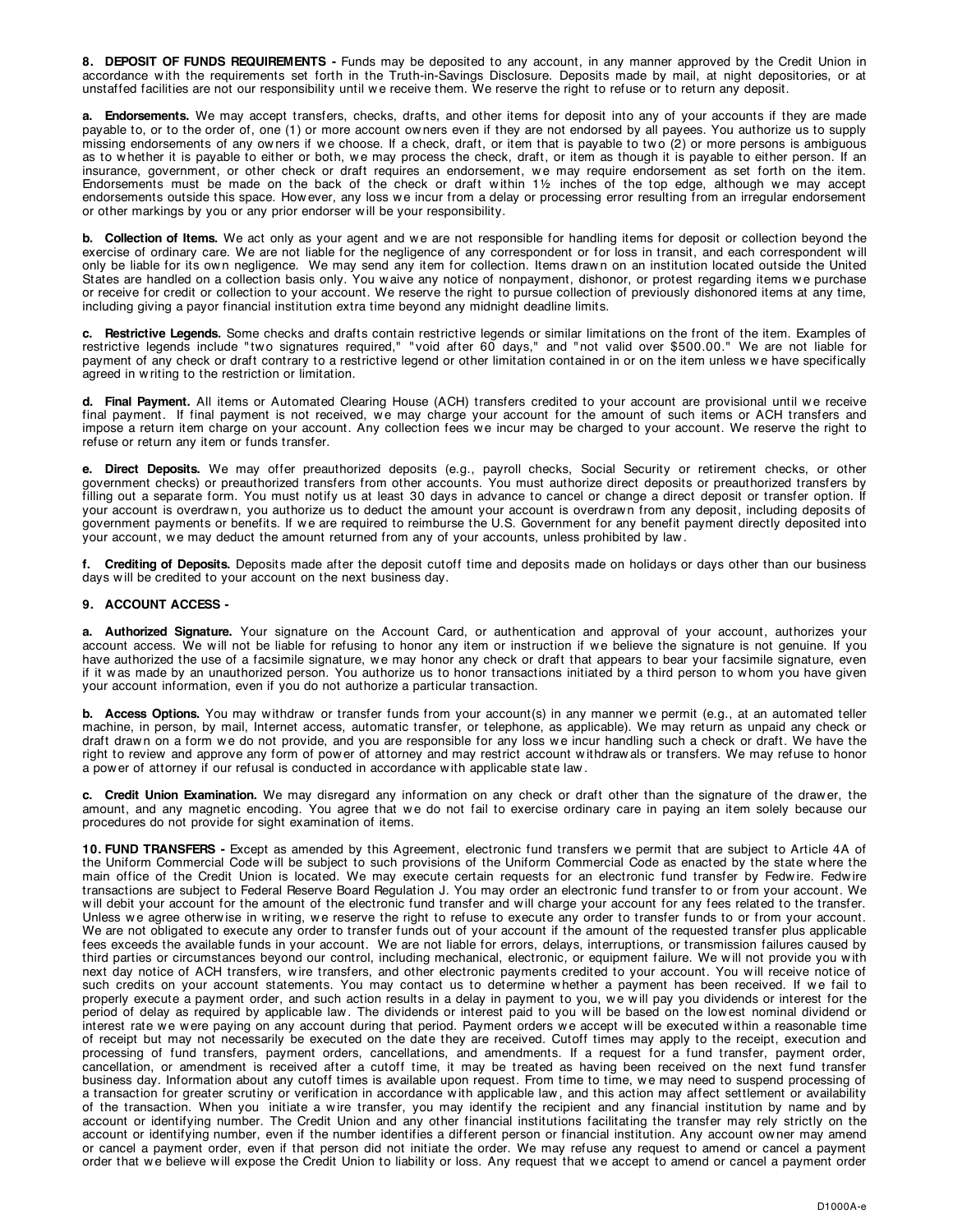will be processed within a reasonable time after it is received. You agree to hold us harmless from and indemnify us for all losses and expenses resulting from any actual or attempted amendment or cancellation of a payment order. We may require you to follow a security procedure to execute a payment order or certain electronic fund transfer transactions. We will notify you of any such security procedures. Unless we permit you to establish a different security procedure, you agree that the security procedures contained in the Credit Union's policies, of which we have notified you, are commercially reasonable verification of payment orders and other electronic fund transfers. If we permit you to establish a different security procedure, you agree that procedure is a commercially reasonable method of verifying electronic funds transfers. If w e conduct a remittance transfer(s) on your behalf acting as a remittance transfer provider, such transactions w ill be governed by 12 C.F.R. part 1005, subpart B-Requirements for remittance transfers. A " remittance transfer" is an electronic transfer of funds of more than \$15.00 w hich is requested by a sender and sent to a designated recipient in a foreign country by a remittance transfer provider. Terms applicable to such transactions may vary from those disclosed herein and will be disclosed to you at the time such services are requested and rendered in accordance w ith applicable law .

**11. ACCOUNT RATES AND FEES -** We pay account earnings and assess fees against your account as set forth in the Truth-in-Savings Disclosure and Schedule of Fees and Charges. We may change the Truth-in-Savings Disclosure or Schedule of Fees and Charges at any time and w ill notify you as required by law .

### **12. TRANSACTION LIMITATIONS -**

a. Withdrawal Restrictions. We will pay checks or drafts, permit withdrawals, and make transfers from available funds in your account. The availability of funds in your account may be delayed as described in our Funds Availability Policy Disclosure. We may also pay checks or drafts, permit w ithdraw als, and make transfers from your account from insufficient available funds if you have established an overdraft protection plan or, if you do not have such a plan w ith us, in accordance w ith our overdraft payment policy.

We may refuse to allow a withdrawal in some situations and will advise you accordingly if: (1) there is a dispute between account ow ners (unless a court has ordered the Credit Union to allow the w ithdraw al); (2) a legal garnishment or attachment is served; (3) the account secures any obligation to us; (4) required documentation has not been presented; or (5) you fail to repay a credit union loan on time. We may require you to give w ritten notice of seven (7) to 60 days before any intended w ithdraw als.

**b. Transfer Limitations.** We may limit the dollar amount or the number of transfers from your account. Please consult your Truth-in-Savings Disclosure or your Electronic Fund Transfers Agreement and Disclosure.

**13. CERTIFICATE ACCOUNTS -** Any time deposit, term share, share certificate, or certificate of deposit account allow ed by state law (certificate account), w hichever w e offer, is subject to the terms of this Agreement, the Truth-in-Savings Disclosure, and the Account Receipt for each account, the terms of w hich are incorporated herein by reference.

#### **14. OVERDRAFTS -**

**a. Payment of Overdrafts.** If, on any day, the available funds in your share or deposit account are not sufficient to pay the full amount of a check, draft, transaction, or other item, plus any applicable fee, that is posted to your account, w e may return the item or pay it, as described below. The Credit Union's determination of an insufficient available account balance may be made at any time between presentation and the Credit Union's midnight deadline with only one review of the account required. We do not have to notify you if your account does not have sufficient available funds in order to pay an item. Your account may be subject to a charge for each item regardless of w hether w e pay or return the item.

If we offer standard overdraft services, this service allows us to authorize payment for the following types of transactions regardless of w hether your share or deposit account has sufficient funds: (1) share drafts/checks and other transactions made using your checking account, except as otherw ise described below ; (2) automatic bill payments; (3) ACH transactions. For ATM and one-time debit card transactions, you must affirmatively consent to such coverage. Without your consent, the Credit Union may not authorize and pay an ATM or one-time debit card transaction that w ill result in insufficient funds in your account. If you have established a service linking your share or deposit account with other individual or joint accounts, you authorize us to transfer funds from another account of yours to cover an insufficient item, including transfers from a share or deposit account, an overdraft line-of-credit account, or other account you so designate. Services and fees for these transactions are show n in the document the Credit Union uses to capture your affirmative consent and the Schedule of Fees and Charges.

Except as otherw ise agreed in w riting, if w e exercise our right to use our discretion to pay such items that result in an insufficiency of funds in your account, we do not agree to pay them in the future and may discontinue coverage at any time without notice. If we pay these items or impose a fee that results in insufficient funds in your account, you agree to pay the insufficient amount, including the fee assessed by us, in accordance with our standard overdraft services or any other service you may have authorized with us, or if you do not have such protections with us, in accordance with any overdraft payment policy we have, as applicable.

**b. Order of Payments.** Checks, drafts, transactions, and other items may not be processed in the order that you make them or in the order that w e receive them. We may, at our discretion, pay a check, draft, or item, and execute other transactions on your account in any order we choose. The order in which we process checks, drafts, or items, and execute other transactions on your account may affect the total amount of overdraft fees that may be charged to your account. Please contact us if you have questions about how we pay checks or drafts and process transfers and w ithdraw als.

**15. POSTDATED AND STALEDATED CHECKS OR DRAFTS -** You agree not to issue any check or draft that is payable on a future date (postdated). If you do issue a check or draft that is postdated and we pay it before that date, you agree that we shall have no liability to you for such payment. You agree not to deposit checks, drafts, or other items before they are properly payable. We are not obligated to pay any check or draft drawn on your account that is presented more than six (6) months past its date.

## **16. STOP PAYMENT ORDERS -**

a. Stop Payment Order Request. Any owner may request a stop payment order on any check or draft drawn on the owner's account. To be binding, the order must be in w riting, dated and signed, and must accurately describe the check or draft, including the exact account number, the check or draft number, and the exact amount of the check or draft. This exact information is necessary for the Credit Union's computer to identify the check or draft. If we receive incorrect or incomplete information, we will not be responsible for failing to stop payment on the check or draft. In addition, we must receive sufficient advance notice of the stop payment order to allow us a reasonable opportunity to act on it. If we recredit your account after paying a check or draft over a valid and timely stop payment order, you agree to sign a statement describing the dispute w ith the payee, to assign to us all of your rights against the payee or other holders of the check or draft, and to assist us in any legal action.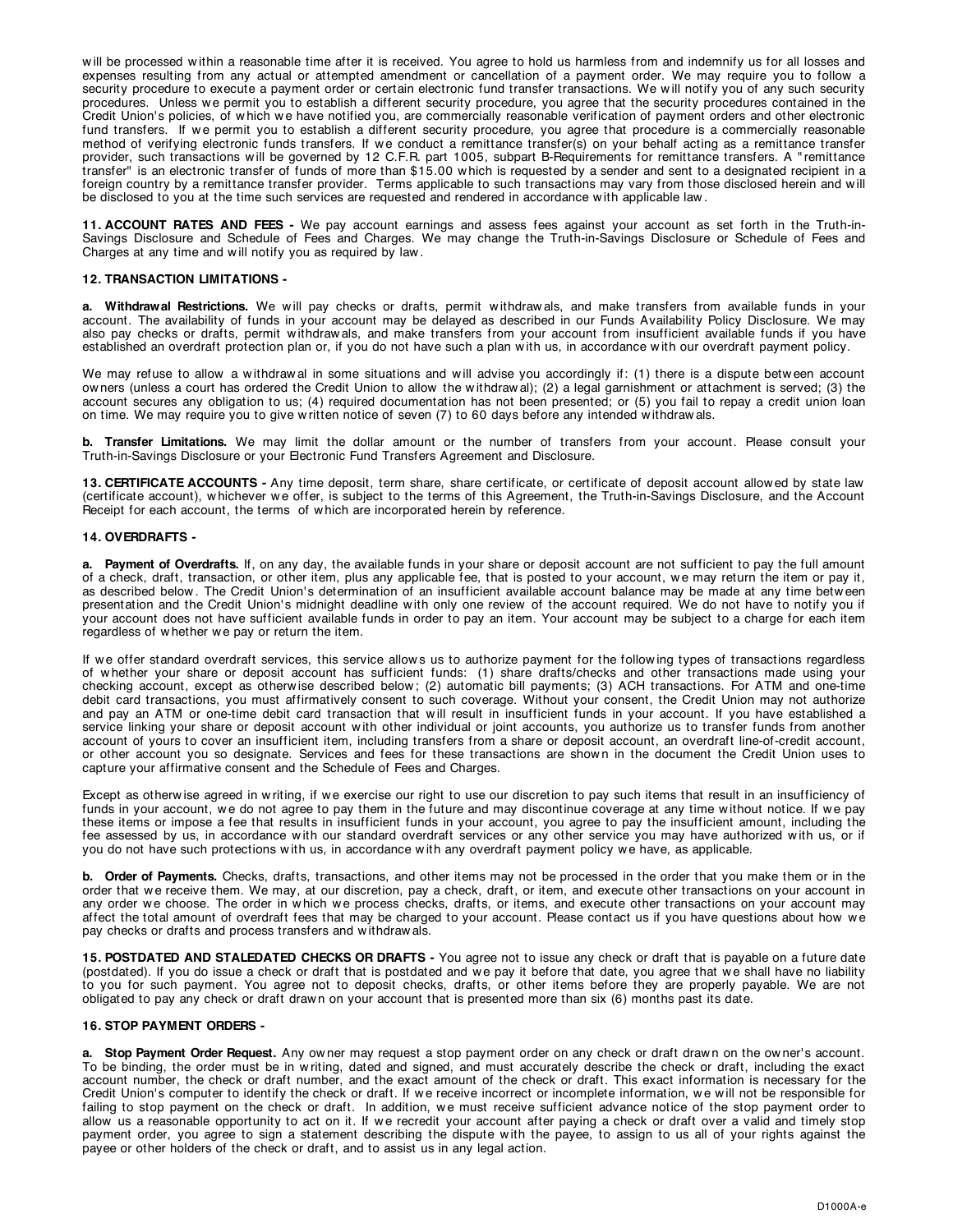**b. Duration of Order.** Oral stop payment orders for check or drafts will lapse within 14 calendar days unless confirmed in writing within that time. Written stop payment orders for checks or drafts are effective for six (6) months and may be renewed for additional six (6) month periods by requesting in w riting that the stop payment order be renew ed w ithin a period during w hich the stop payment order is effective. We are not required to notify you w hen a stop payment order expires.

**c. Liability.** Fees for stop payment orders are set forth in the Truth-in-Savings Disclosure or Schedule of Fees and Charges. You may not stop payment on any certified check, cashier's check, teller's check, or any other check, draft, or payment guaranteed by us. Although payment of an item may be stopped, you may remain liable to any item holder, including us. You agree to indemnify and hold the Credit Union harmless from all costs, including attorney' s fees, damages, or claims related to our refusing payment of an item, including claims of any joint account ow ner, payee, or endorsee in failing to stop payment of an item as a result of incorrect information provided by you.

17. CREDIT UNION LIABILITY - If we do not properly complete a transaction according to this Agreement, we will be liable for your losses or damages not to exceed the amount of the transaction, except as otherwise provided by law. We will not be liable if: (1) your account contains insufficient funds for the transaction; (2) circumstances beyond our control prevent the transaction; (3) your loss is caused by your or another financial institution's negligence; or (4) your account funds are subject to legal process or other claim. We w ill not be liable for consequential damages, except liability for w rongful dishonor. We exercise ordinary care if our actions or nonactions are consistent w ith applicable state law , Federal Reserve regulations and operating letters, clearinghouse rules, and general financial institution practices followed in the area we serve. You grant us the right, in making payments of deposited funds, to rely exclusively on the form of the account and the terms of this Agreement. Any conflict regarding w hat you and our employees say or w rite w ill be resolved by reference to this Agreement.

**18. CHECKS OR DRAFTS PRESENTED FOR PAYMENT IN PERSON -** We may refuse to accept any check or draft drawn on your account that is presented for payment in person. Such refusal shall not constitute a w rongful dishonor of the check or draft, and w e shall have no liability for refusing payment. If we agree to cash a check or draft that is presented for payment in person, we may require the presenter to pay a fee. Any applicable check or draft cashing fees are stated in the Schedule of Fees and Charges.

**19. REMOTELY CREATED CHECKS OR DRAFTS -** For purposes of this paragraph, " account" means a transaction account, credit account, or any other account on w hich checks or drafts may be draw n. A remotely created check or draft is a check or draft created by someone other than the person on w hose account the check or draft is draw n. A remotely created check or draft is generally created by a third party payee as authorized by the ow ner of the account on w hich the check or draft is draw n. Authorization is usually made over the telephone or through on-line communication. The ow ner of the account does not sign a remotely created check or draft. In place of the ow ner' s signature, the remotely created check or draft usually bears a statement that the ow ner authorized the check or draft or bears the ow ner' s printed or typed name. If you authorize a third party to draw a remotely created check or draft against your account, you may not later revoke or change your authorization. It is your responsibility to resolve any authorization issues directly w ith the third party. We are not required to credit your account and may charge against your account any remotely created check or draft for w hich the third party has proof of your authorization.

**20. PLEDGE/STATUTORY LIEN -** Unless prohibited by law , you pledge and grant as security for all obligations you may have now or in the future, except obligations secured by your principal residence, all shares and dividends and all deposits and interest, if any, in all accounts you have with us now and in the future. If you pledge a specific dollar amount in your account(s) for a loan, we will freeze the funds in your account(s) to the extent of the outstanding balance of the loan or, if greater, the amount of the pledge if the loan is a revolving loan. Otherwise, funds in your pledged account(s) may be withdrawn unless you are in default. Federal or state law (depending upon whether we have a federal or state charter) gives us a lien on all shares and dividends and all deposits and interest, if any, in accounts you have with us now and in the future. Except as limited by federal or state law, the statutory lien gives us the right to apply the balance of all your accounts to any obligation on which you are in default. After you are in default, we may exercise our statutory lien rights w ithout further notice to you.

**Your pledge and our statutory lien rights will allow us to apply the funds in your account(s) to what you owe when you are in default, except as limited by federal or state law.** If we do not apply the funds in your account(s) to satisfy your obligation, we may place an administrative freeze on your account(s) in order to protect our statutory lien rights and may apply the funds in your account(s) to the amount you ow e us at a later time. The statutory lien and your pledge do not apply to any Individual Retirement Account or any other account that w ould lose special tax treatment under federal or state law if given as security. By not enforcing our right to apply funds in your account to your obligations that are in default, w e do not w aive our right to enforce these rights at a later time.

21. LEGAL PROCESS - If any legal action is brought against your account, we may pay out funds according to the terms of the action or refuse any payout until the dispute is resolved, as permitted by law . Any expenses or attorney fees w e incur responding to legal process may be charged against your account without notice, unless prohibited by law. Any legal process against your account is subject to our lien and security interest.

22. ACCOUNT INFORMATION - Upon request, we will give you the name and address of each agency from which we obtain a credit report regarding your account. We agree not to disclose account information to third parties except w hen: (1) it is necessary to complete a transaction; (2) the third party seeks to verify the existence or condition of your account in accordance w ith applicable law ; (3) such disclosure complies w ith the law or a government agency or court order; or (4) you give us w ritten permission.

## **23. NOTICES -**

**a. Name or Address Changes.** You are responsible for notifying us of any name or address change. The Credit Union is only required to attempt to communicate w ith you at the most recent address you have provided to us. We may require all name and address changes to be provided in writing. If we attempt to locate you, we may impose a service fee as set forth in the Truth-in-Savings Disclosure or Schedule of Fees and Charges.

**b. Notice of Amendments.** Except as prohibited by applicable law, we may change the terms of this Agreement at any time. We will notify you of any change in terms, rates, or fees as required by law . We reserve the right to w aive any terms of this Agreement. Any such w aiver shall not affect our right to future enforcement.

c. Effect of Notice. Any written notice you give us is effective when we receive it. Any written notice we give to you is effective w hen it is deposited in the U.S. mail, postage prepaid, and addressed to you at your statement mailing address. Notice to any account ow ner is considered notice to all account ow ners.

d. Electronic Notices. If you have agreed to receive notices electronically, we may send you notices electronically and discontinue mailing paper notices to you until you notify us that you w ish to reinstate receiving paper notices.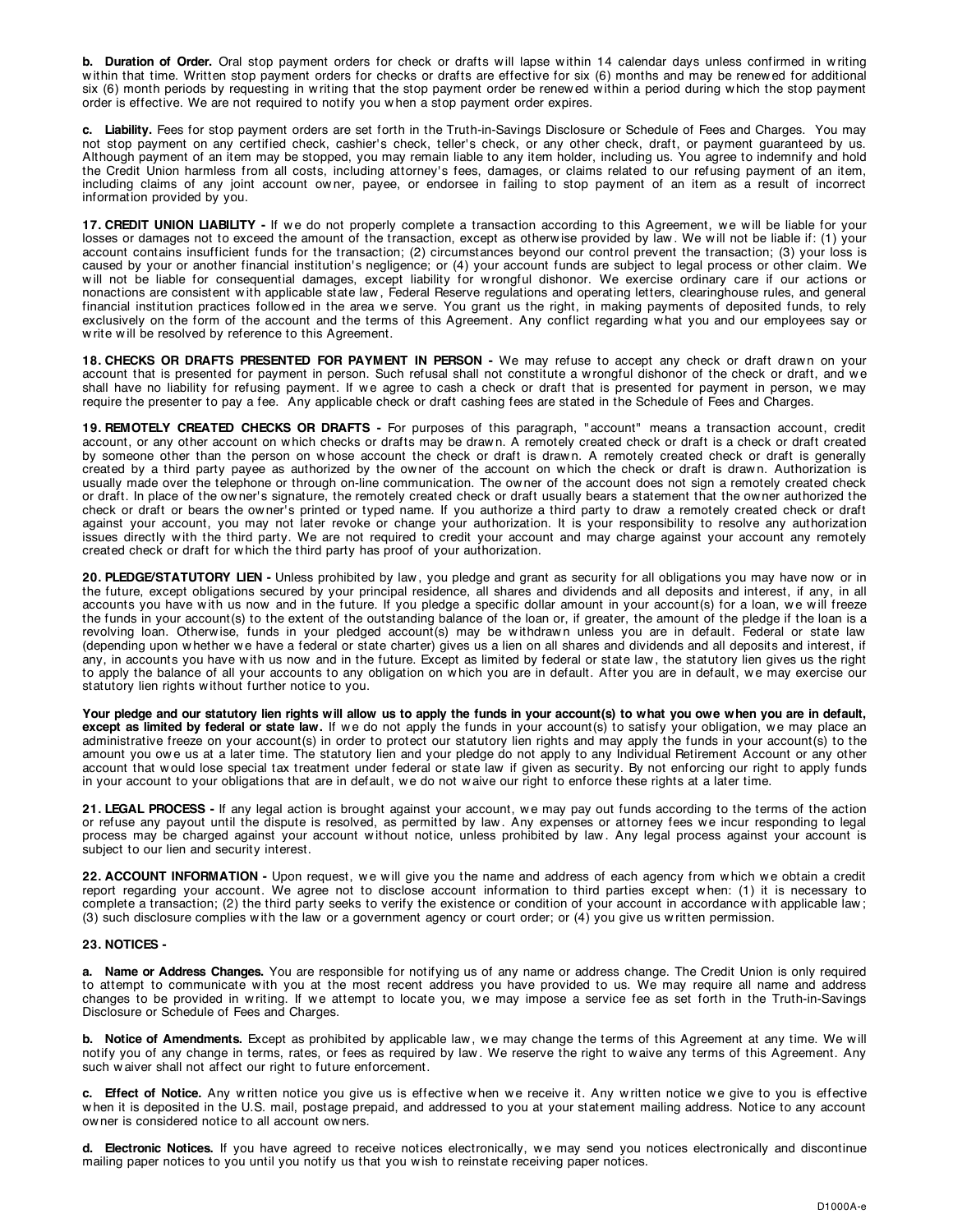**24. TAXPAYER IDENTIFICATION NUMBER AND BACKUP WITHHOLDING -** Your failure to furnish a correct Taxpayer Identification Number (TIN) or meet other requirements may result in backup withholding. If your account is subject to backup withholding, we must w ithhold and pay to the Internal Revenue Service (IRS) a percentage of dividends, interest, and certain other payments. If you fail to provide your TIN, w e may suspend opening your account.

# **25. STATEMENTS -**

a. Contents. If we provide a periodic statement for your account, you will receive a periodic statement of transactions and activity on your account during the statement period as required by applicable law . If a periodic statement is provided, you agree that only one (1) statement is necessary for joint accounts. For share draft or checking accounts, you understand and agree that your original check or draft, w hen paid, becomes property of the Credit Union and may not be returned to you, but copies of the check or draft may be retained by us or by payable-through financial institutions and may be made available upon your request. You understand and agree that statements are made available to you on the date they are sent to you. You also understand and agree that checks, drafts, or copies thereof are made available to you on the date the statement is sent to you, even if the checks or drafts do not accompany the statement.

**b. Examination.** You are responsible for promptly examining each statement upon receiving it and reporting any irregularities to us. If you fail to report any irregularities such as forged, altered, unauthorized, unsigned, or otherw ise fraudulent items draw n on your account, erroneous payments or transactions, or other discrepancies reflected on your statement w ithin 33 days of the date w e sent the statement to you, we will not be responsible for your loss. We also will not be liable for any items that are forged or altered in a manner not detectable by a reasonable person, including the unauthorized use of a facsimile signature machine.

c. Notice to Credit Union. You agree that the Credit Union's retention of checks or drafts does not alter or waive your responsibility to examine your statements or the time limit for notifying us of any errors. The statement will be considered correct for all purposes, and we will not be liable for any payment made or charge to your account unless you notify us in writing within the above time limit for notifying us of any errors. If you fail to receive a periodic statement, you agree to notify us w ithin 14 days of the time you regularly receive a statement.

**26. INACTIVE ACCOUNTS -** If your account falls below any applicable minimum balance and you have not made any transactions over a period specified in the Truth-in-Savings Disclosure or Schedule of Fees and Charges, we may classify your account as inactive or dormant. Unless prohibited by applicable law , w e may charge a service fee, as set forth in the Truth-in-Savings Disclosure or Schedule of Fees and Charges, for processing your inactive account. If we impose a fee, we will notify you, as required by law, at your last known address. You authorize us to transfer funds from another account of yours to cover any service fees, if applicable. To the extent allowed by law, we reserve the right to transfer the account funds to an account payable and to suspend any further account statements. If a deposit or withdrawal has not been made on the account and we have had no other sufficient contact with you within the period specified by state law , the account w ill be presumed to be abandoned. Funds in abandoned accounts w ill be reported and remitted in accordance w ith state law . Once funds have been turned over to the state, w e have no further liability to you for such funds, and if you choose to reclaim such funds, you must apply to the appropriate state agency.

27. SPECIAL ACCOUNT INSTRUCTIONS - You may request that we facilitate certain trust, will, or court-ordered account arrangements. How ever, because we do not give legal advice, we cannot counsel you as to which account arrangement most appropriately meets the specific requirements of your trust, w ill, or court order. If you ask us to follow any instructions that w e believe might expose us to claims, law suits, expenses, liabilities, or damages, w hether directly or indirectly, w e may refuse to follow your instructions or may require you to indemnify us or post a bond or provide us w ith other protection. We may require that account changes requested by you, or any account ow ner, such as adding or closing an account or service, be evidenced by a signed Account Change Card or other document w hich evidences a change to an account and accepted by us.

**28. TERMINATION OF ACCOUNT -** We may terminate your account at any time w ithout notice to you or may require you to close your account and apply for a new account if: (1) there is a change in ow ners or authorized signers; (2) there has been a forgery or fraud reported or committed involving your account; (3) there is a dispute as to the ownership of the account or of the funds in the account; (4) any checks or drafts are lost or stolen; (5) there are excessive returned unpaid items not covered by an overdraft protection plan; (6) there has been any misrepresentation or any other abuse of any of your accounts; or (7) w e reasonably deem it necessary to prevent a loss to us. You may terminate an individual account by giving w ritten notice. We reserve the right to require the consent of all ow ners to terminate a joint account. We are not responsible for payment of any check, draft, w ithdraw al, transaction, or other item after your account is terminated; how ever, if we pay an item after termination, you agree to reimburse us.

**29. TERMINATION OF MEMBERSHIP -** You may terminate your membership by giving us w ritten notice or by w ithdraw ing your minimum required membership share(s), if any, and closing all your accounts. You may be denied services for causing a loss to the Credit Union, or you may be expelled for any reason as allow ed by applicable law .

**30. DEATH OF ACCOUNT OWNER -** We may continue to honor all transfer orders, w ithdraw als, deposits, and other transactions on an account until we know of a member's death. Once we know of a member's death, we may pay checks or drafts or honor other payments or transfer orders authorized by the deceased member for a period of ten (10) days after that date unless we receive instructions from any person claiming an interest in the account to stop payment on the checks, drafts, or other items. We may require anyone claiming a deceased owner's account funds to indemnify us for any losses resulting from our honoring that claim. This Agreement w ill be binding upon any heirs or legal representatives of any account ow ner.

**31. UNLAWFUL INTERNET GAMBLING AND OTHER ILLEGAL ACTIVITIES -** You agree that you are not engaged in unlaw ful Internet gambling or any other illegal activity. You agree that you w ill not use any of your accounts, access devices or services for unlaw ful Internet gambling or other illegal activities. We may terminate your account relationship if you engage in unlawful Internet gambling or other illegal activities.

**32. SEVERABILITY -** If a court holds any portion of this Agreement to be invalid or unenforceable, the remainder of this Agreement shall not be invalid or unenforceable and will continue in full force and effect. All headings are intended for reference only and are not to be construed as part of the Agreement.

33. ENFORCEMENT - You are liable to us for any losses, costs, or expenses we incur resulting from your failure to follow this Agreement. You authorize us to deduct any such losses, costs, or expenses from your account w ithout prior notice to you. If w e bring a legal action to collect any amount due under or to enforce this Agreement, we shall be entitled, subject to applicable law, to payment of reasonable attorney's fees and costs, including fees on any appeal, bankruptcy proceedings, and any postjudgment collection actions.